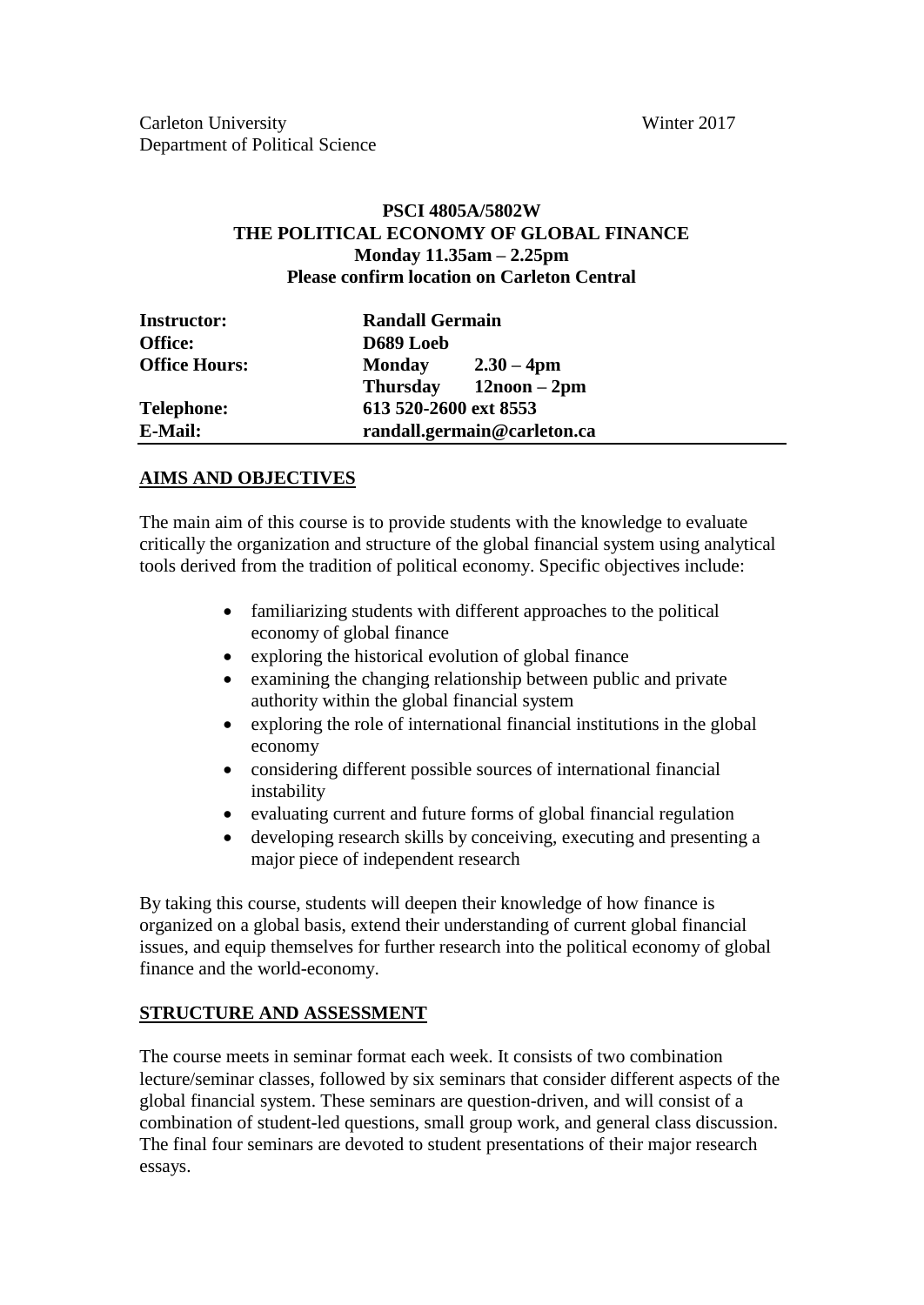Every student is expected to read all of the assigned readings each week, about 75-100 pages on average. Beyond this, you are encouraged to consult the further readings to supplement classroom discussion where appropriate, and to use the money and finance bibliography as a research aid for your major essay. These materials are all available on the cuLearn website for this course.

Assessment at a glance:

| <b>Percentage</b> | <b>Assignment</b>                 |                                         |  |
|-------------------|-----------------------------------|-----------------------------------------|--|
| 25%               | oral contribution                 | ongoing                                 |  |
| 25%               | critical review (2000/2500 words) | February 10 <sup>th</sup>               |  |
| 50%               | research paper (4000/5000 words)  | April 7 <sup>th</sup> /14 <sup>th</sup> |  |
|                   | [500 word outline]                | February 17th                           |  |

The shorter word length applies to undergraduate students (PSCI 4805), while the longer one applies to graduate students (PSCI 5802).

Your oral participation mark assesses your comprehension of the material being covered and your ongoing commitment to the subject. Accordingly, assessment for oral participation is derived from a combination of attendance, the frequency of interventions in class discussions, and the quality of these interventions. I keep a record of seminar discussions and you may enquire about the status of your oral contribution grade at any time.

In addition to your general contributions to seminar discussions, students will be expected to help lead off seminar discussions by posing one or two questions about the readings that highlight different aspects of the seminar questions for that week. Eight students will be selected at random each week to provide lead-off questions, which means that you may expect to be called upon to do this at least twice and possibly three times during the semester. Additionally, each student is responsible for presenting their major research essay during one of the final four seminar classes; this presentation is to be about 10-15 minutes in length, and will be followed by a 10-15 minute question and answer period. It is through the combination of lead-off questions, contributions to seminar discussion and essay presentation (together with the  $Q & A$  which will follow) that I assemble the assessment of your oral contribution grade.

Please note that it is rare for your oral contribution mark to lower your grade; on the contrary, it is an excellent opportunity to raise your mark. However, in order to do so you must attend seminars and contribute to the discussion in a manner that reflects your comprehension of the material. Finally, your responsibility to contribute to seminar discussions extends also to the research seminar presentations during the last four weeks of the course. Your questions and comments on your colleagues' presentations will form a part of your oral contribution assessment.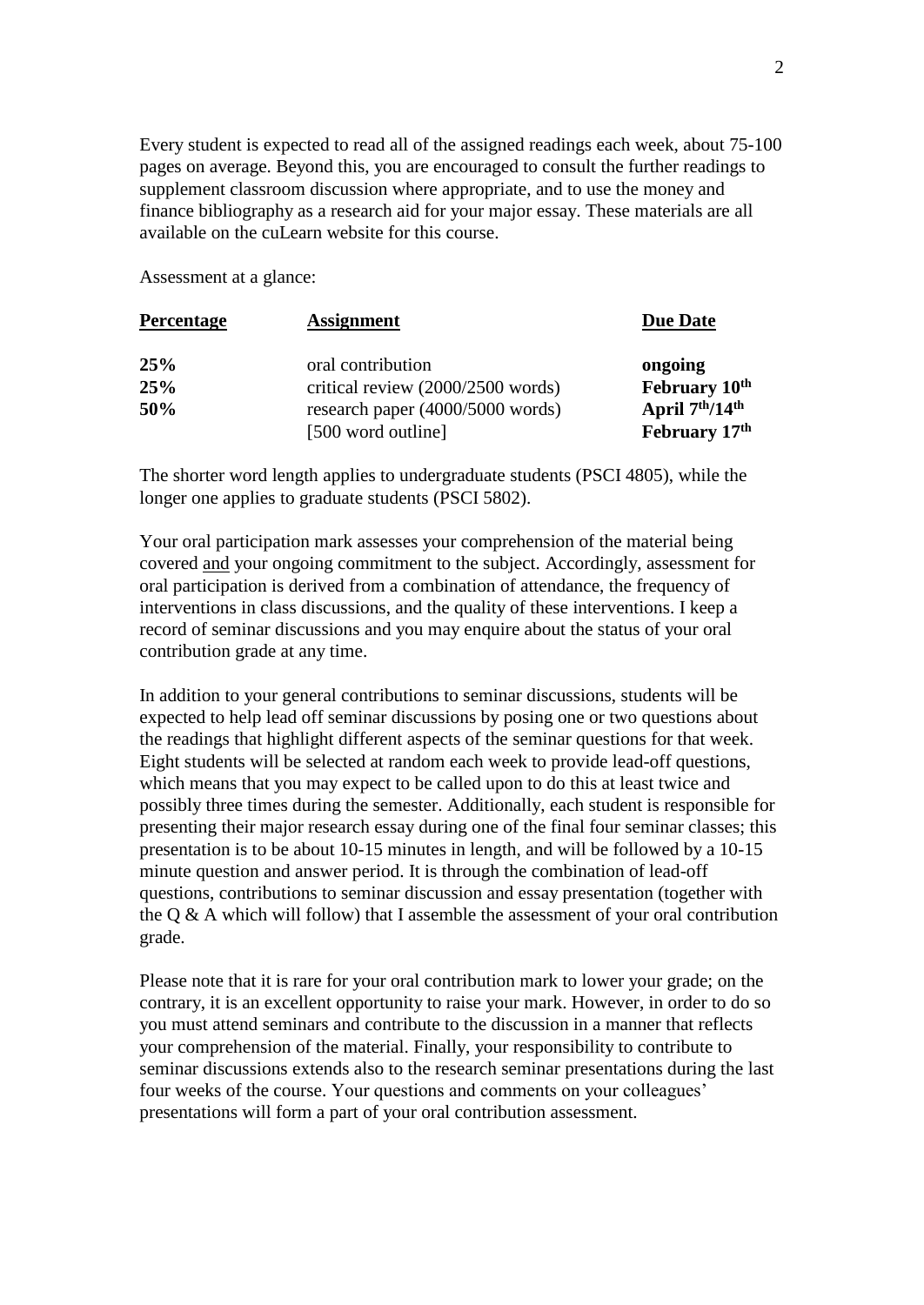#### **ESSAY REQUIREMENTS**

All written assignments are to be submitted via the assignment link on cuLearn.

A critical review of work on global finance is due by the end of the day on **Friday**  February 11<sup>th</sup>. You have two options for this review. Option 1 is to do a book review of one of the following books:

Rawi Abdelal, *Capital Rules: the construction of global finance.* Rob Aitken, *Performing Capital: toward a cultural political economy of popular and global finance.* Jacqueline Best, *The Limits of Transparency: ambiguity and the history of international finance.* Mark Blyth, *Austerity: the history of a dangerous idea*. André Broome, *The Currency of Power: the IMF and monetary reform in central Asia*. Benjamin Cohen, *The Geography of Money*; or *The Future of Money*; or *Currency Power.* Jeffrey Chwieroth, *Capital Ideas: the IMF and the rise of financial liberalization*. Marieke de Goode, *Virtue, Fortune and Faith: a genealogy of finance* John Eatwell and Lance Taylor, *Global Finance at Risk.* Barry Eichengreen, *Globalizing Capital* (2nd ed.). Anthony Elson, *Governing Global Finance*. Niall Ferguson, *The Cash Nexus: money and power in the modern world 1700- 2000*. William Grimes, *Currency and Contest in East Asia: the great power politics of financial regionalism*. Graham Harrison, *The World Bank and Africa: the construction of governance states*. Eric Helleiner, *States and the Reemergence of Global Finance.* Eric Helleiner, *The Status Quo Crisis.* Eric Helleiner, *The Forgotten Foundations of Bretton Woods*. Juliet Johnson, *Fistful of Rubles: the rise and fall of the Russian banking system*. Ethan Kapstein, *Governing the Global Economy.* Jonathan Kirshner, *Appeasing Bankers: financial caution on the road to war*. Martijn Konings, *The Development of American Finance*. Paul Langley, *The Everyday Life of Global Finance: Saving and Borrowing in Anglo-America.* Kathryn Lavelle, *Legislating International Organization: the US Congress, the IMF and the World Bank*. Manuela Moschella, *Governing Risk: the IMF and the global financial crisis*. Louis Pauly, *Who Elected the Bankers? Surveillance and control in the world Economy.* Carmen Reinhart and Kenneth Rogoff, *This Time is Different: Eight Centuries of Financial Folly.* Leonard Seabrooke, *The Social Sources of Financial Power.* Herman Schwartz, *Subprime Nation: American capital, global power and*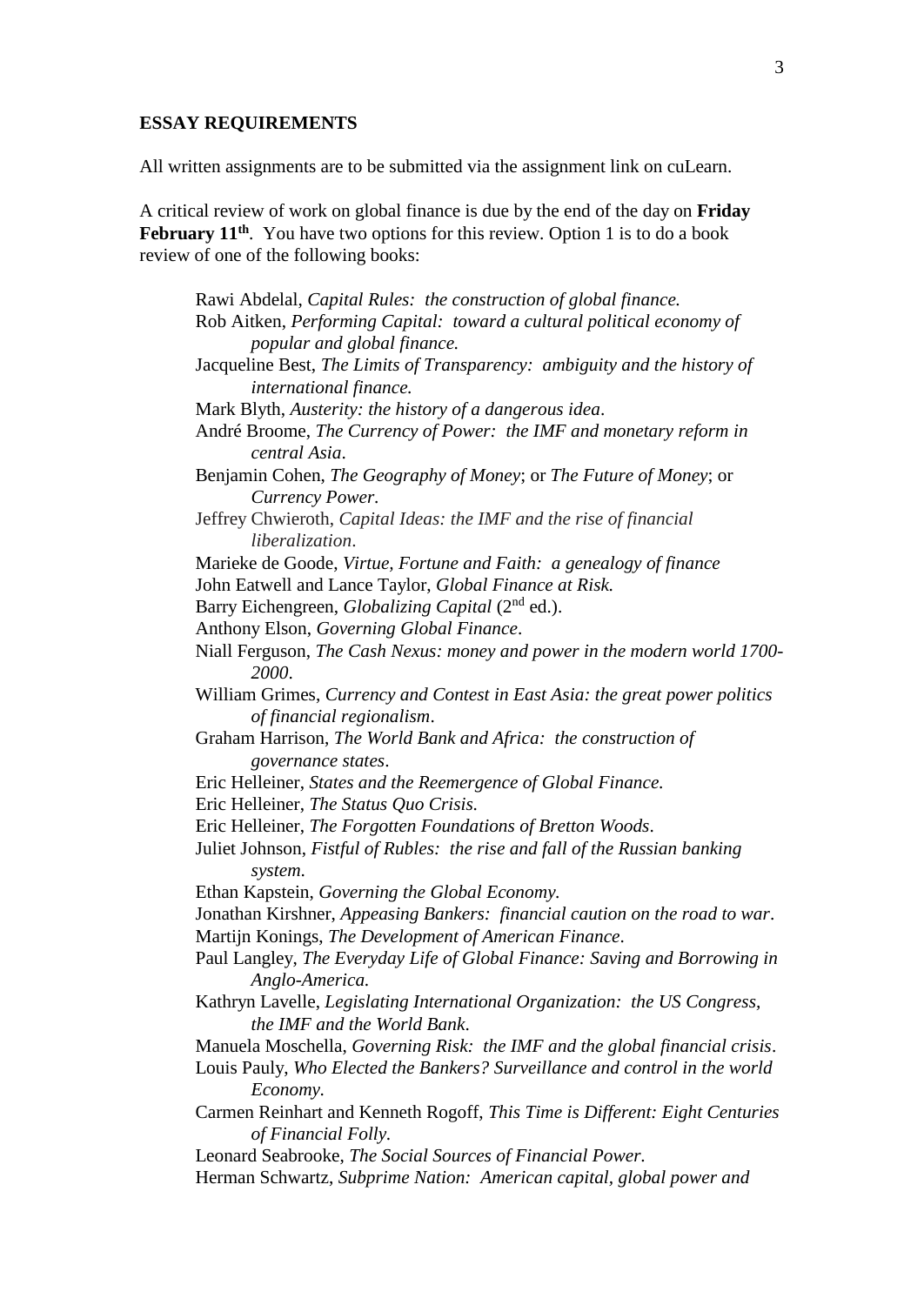*the housing bubble*. Timothy Sinclair, *The New Masters of Capital*. David Andrew Singer, *Regulating Capital: setting standards for the international financial system.* Andrew Sobel, *State Institutions, Private Incentives, Global Capital.* Susan Strange, *Mad Money.* John Taylor, *Global Financial Warriors: the untold story of international finance in the post 9/11 world*. Andrew Walter, *Governing Finance: East Asia's Adoption of International Standards*. Catherine Weaver, *Hypocrisy Trap: the World Bank and the poverty of reform*. Duncan Wood, *Governing Global Banking: the Basel Committee and the politics of financial globalization*. Ngaire Woods, *The Globalizers: the IMF, the World Bank and their Borrowers*.

This review, maximum 2000/2500 words in length, should be a critical assessment of the book and most crucially its main arguments. There is an expectation of considerable theoretical and/or historical sophistication in this assignment, as we will have spent several weeks working through many of the themes with which these books engage. I will also expect you to deploy some of this literature in your review, along with any other material (such as scholarly reviews of the book you are reviewing) that you may find useful. Be sure to strike an appropriate balance between the descriptive elements of the review and the critical assessment: in the end, I will expect a clear argument about the overall persuasiveness and logic of the book under review.

Option 2 is to review two movies which have as a central part of their storyline the world of finance: the 2015 movie 'The Big Short' (directed by Adam McKay) and the 1946 movie 'It's a Wonderful Life' (directed by Frank Capra). If you choose this option, what I am most interested in is your assessment of the portrayal of finance and how it has changed over the period covered in the two movies. I will also expect you to use secondary material in your analysis in the same way as if you reviewed one of the books from the above list.

The major research essay, maximum 4000/5000 words in length, is an independent piece of research on a topic related to the themes and issues of the course . This is a major piece of work, and should command an appropriate share of your time and energy. The topic you choose may follow on from one of the seminar discussion themes, or it may reflect more closely your own specific research interests. In any case, I must approve your choice of topic, and a 500 word outline containing the title, research question, the organization of the paper, an indication of some of the relevant literature, a brief and tentative summary of the argument and a select bibliography, must be submitted by **Friday February 17<sup>th</sup>**. The research essay itself is due on Friday April<sup>78th</sup> for undergraduate students and Friday April 14<sup>th</sup> for graduate students.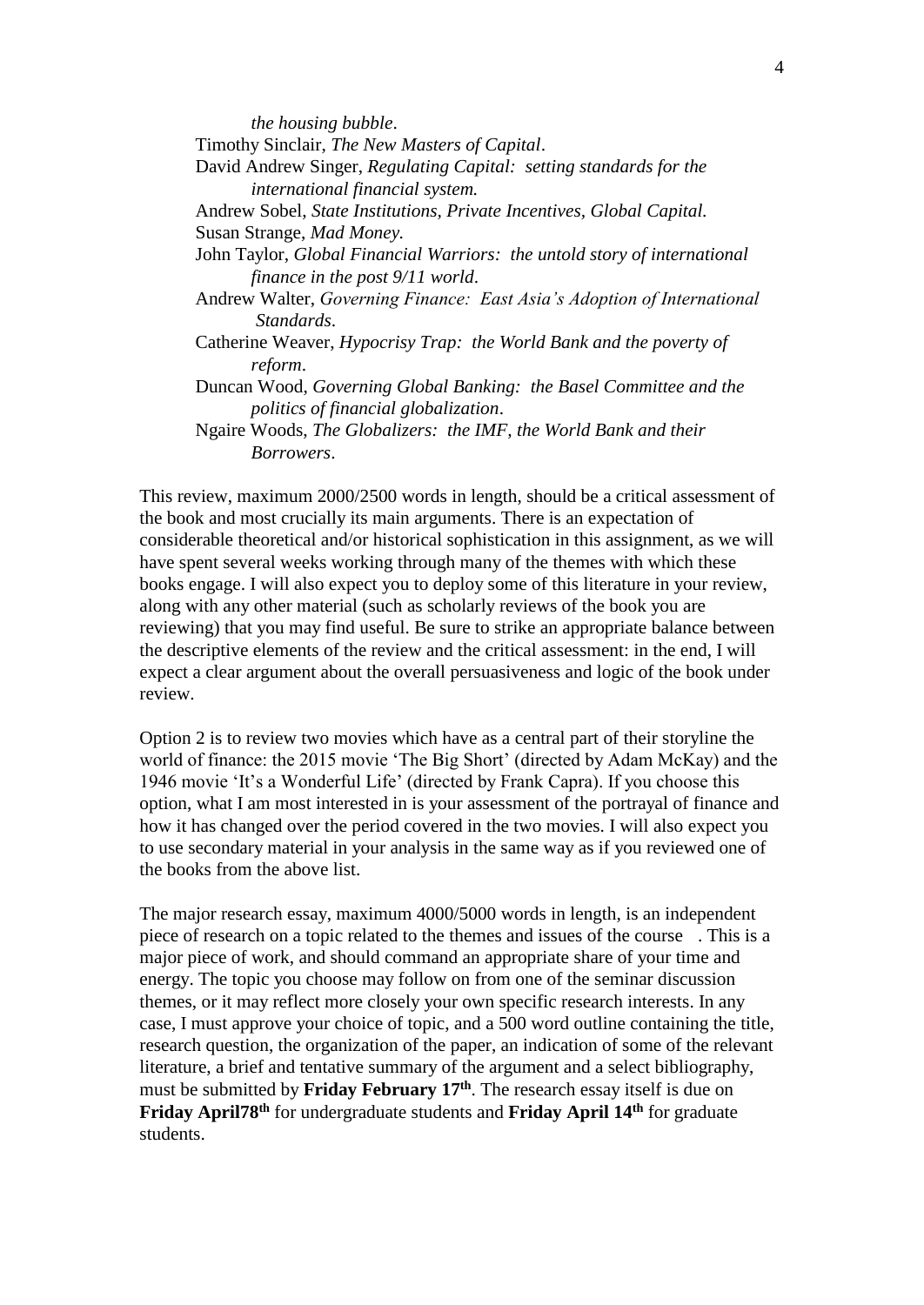There is a **late penalty of 3% per day including weekends** for all essays handed in after the due date. Essays will not be accepted for evaluation past 10 days from their due date, unless an extension is received from the instructor.

## **COURSE TEXTS**

There are no assigned course texts; all of the readings are available through the MacOdrum library portal or the cuLearn website for this course.

Although we do not undertake any formal economic analysis in this course, we encounter economic concepts and vocabulary on a regular basis. If you are concerned about your command of the basic economic concepts associated with understanding the political economy of global finance, you may also consider purchasing a good upper-level introduction to international economics. I would recommend:

## **COURSE OUTLINE**

This outline is to be used in conjunction with the 'Further Readings' and the selected bibliography on the 'Political Economy of Money and Finance', both of which are available on the cuLearn website for this course. I encourage you to consult these resources as you work on your presentations and essay.

## **WEEK 1** *Introductions; course structure and assessment* (January 9) *Mini-lecture: what is global finance?*

Richard Deeg and Mary O'Sullivan, "The Political Economy of Global Financial Capital," *World Politics*, Vol. 61, no. 4 (2009): 731-63.

# **WEEK 2** *The political economy of money and finance*

(January 16)

**Questions:** What is an 'international currency'? What are its political and economic foundations? Can the global organization of money and finance be considered a 'structural' variable or condition?

## *Readings*

- Susan Strange, "The Politics of International Currencies," *World Politics*, Vol. 23, no.2 (1971): 215-231.
- David Andrews, "Capital Mobility and State Autonomy: Toward a Structural Theory of International Monetary Relations," *International Studies Quarterly*, Vol. 38, no. 2 (1994): 193-218.
- Jonathan Kirshner, "Money is Politics", *Review of International Political Economy*, Vol. 10, no. 4 (2003): 645-60.
- Benjamin Cohen and Tabitha Benney, "What Does the International Currency System

Paul Krugman and Maurice Obstfeld, *International Economics: theory and policy* (latest edition).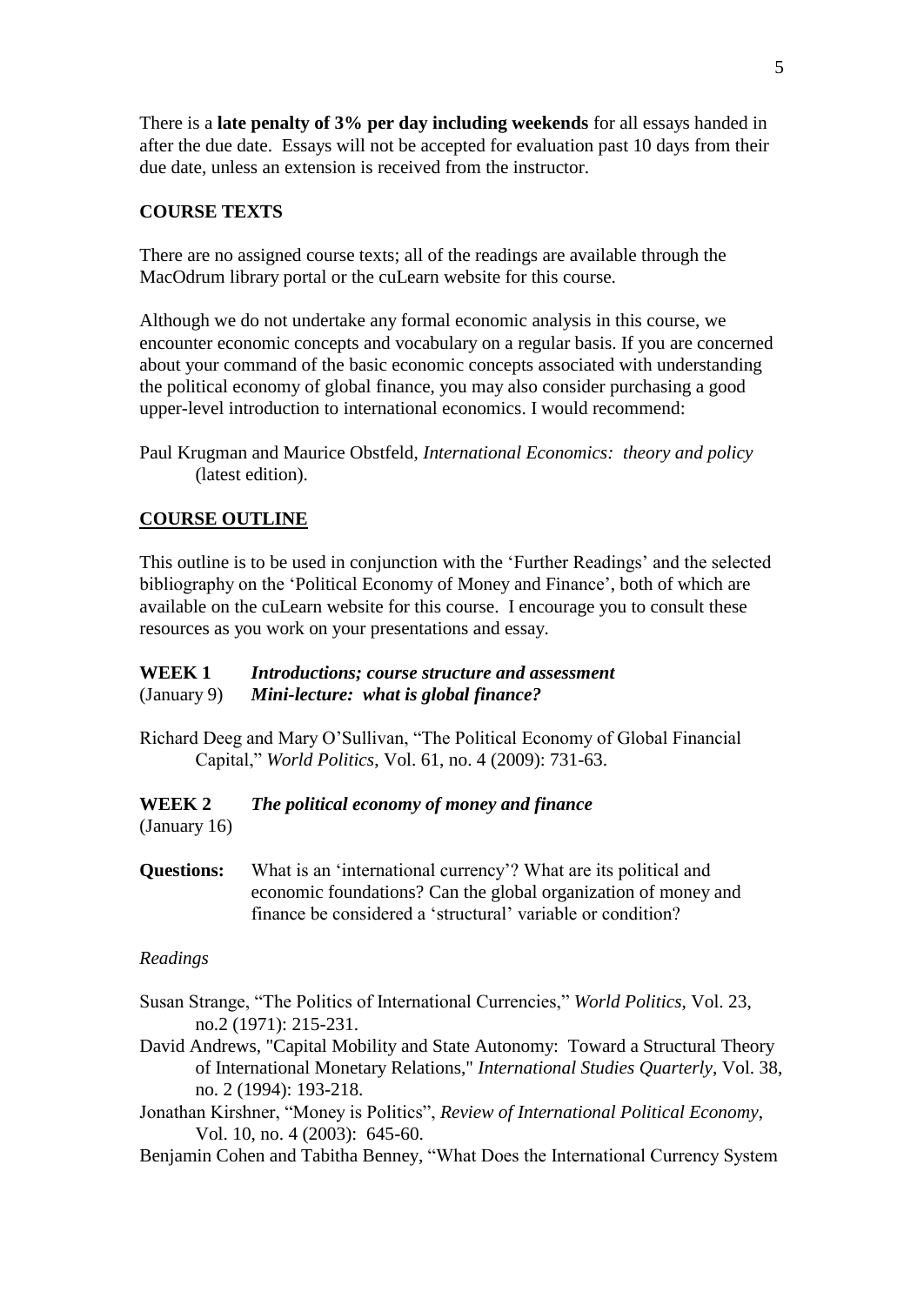Really Look Like?" *Review of International Political Economy,* Vol. 21, no. 5 (2014): 1017–41.

## **WEEK 3** *Global Finance in Historical Perspective* (January 23)

**Questions**: How have the main dynamics of 'global finance' changed over the past 150 years? How distinct are the different eras of 'global finance' (such as the gold standard era, the inter-war period, Bretton Woods and the contemporary period)?

## *Readings*

- Marc Flandreau, "Central Bank Cooperation in Historical Perspective: a sceptical View," *Economic History Review*, second series, Vol. 50, no. 4 (1997): 736- 63.
- Frank Costigliola, "Anglo-American Financial Rivalry in the 1920s," *Journal of Economic History*, Vol. 37, no. 4 (1977): 911-34.
- Richard Cooper, "Prolegomenia to the Choice of an International Monetary System," *International Organization*, Vol.29, no.1 (1975): 63-97.
- Eric Helleiner, "States and Global Finance," *Review of International Studies*, Vol.18, no.1 (1992): 31-49.

#### **WEEK 4** *Global Financial and Monetary Power*

(January 30)

**Questions**: What is the basis of global financial and monetary power? Who or what possess such power: public or private authority? What is the power relationship between global finance and the nation-state?

#### *Readings*

- Eric Helleiner, "Money and Influence: Japanese power in the international monetary and financial system", *Millennium*, Vol.18, no. 3 (1989): 343-58.
- Martijn Konings, "The Construction of US Financial Power," *Review of International Studies*, Vol. 35, no.1 (2009): 69-94.
- Daniel Drezner, "Bad Debts: Assessing China`s Financial Influence in Great Power Politics," *International Security*, Vol. 34, no.2 (2009): 7-45.
- Benjamin J. Cohen, "Money, Power, Authority," in Randall Germain (ed), *Susan Strange and the Future of Global Political Economy* (London: Routledge: 2016), pp. 111-25.

# **WEEK 5** *International Institutions and Global Finance*

(February 6)

**Questions**: What role do IFIs play in the global financial system? What is there relationship to states and private actors? How significant are IFIs, or are they marginal actors?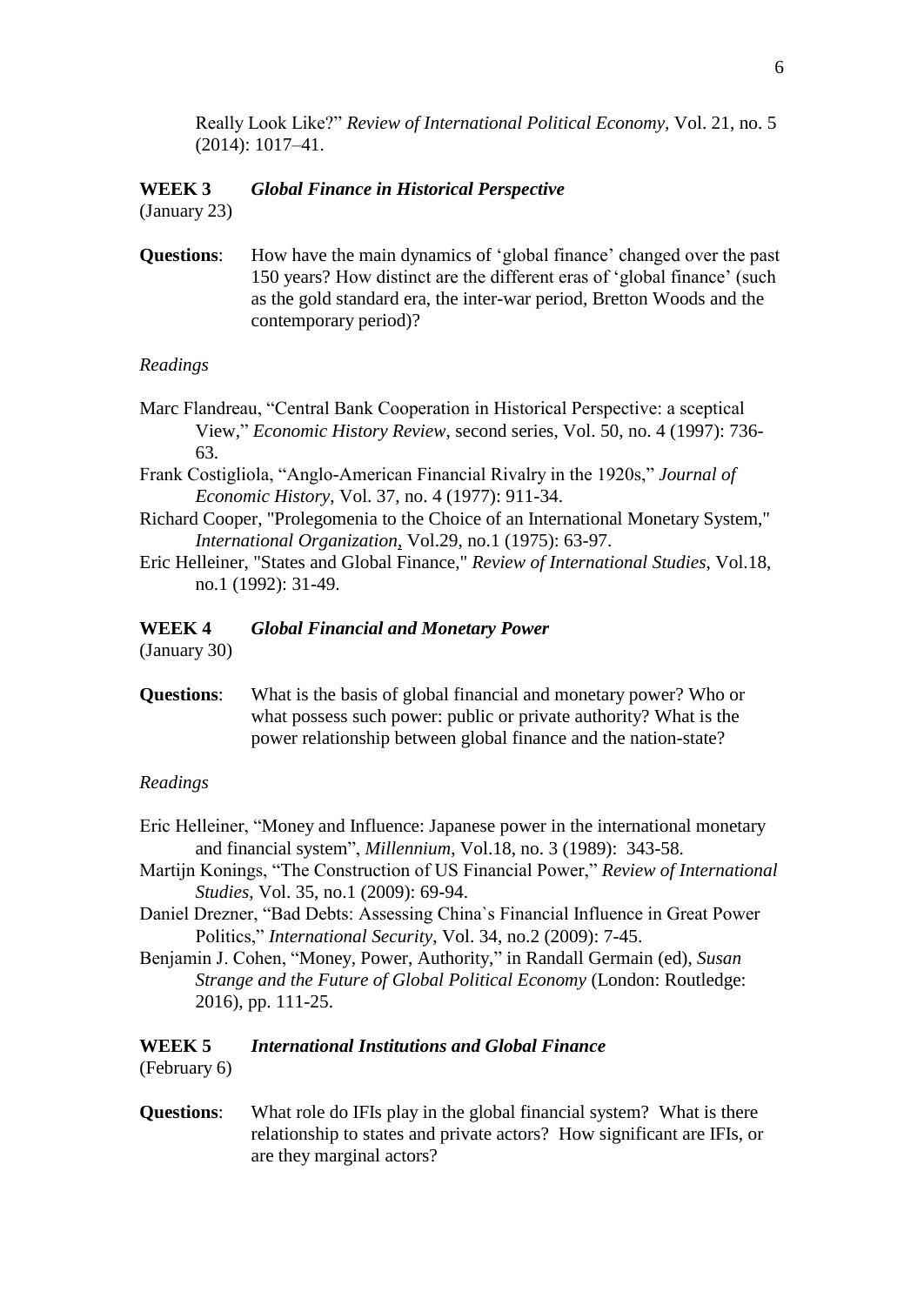#### *Readings*

- Catherine Weaver, "The World's Bank and the Bank's World," *Global Governance*, Vol. 13, no. 4 (2007): 493-512.
- Ilene Grabel, "Not Your Grandfather's IMF: Global Crisis, 'Productive Incoherence' and Developmental Policy Space," *Cambridge Journal of Economics*, Vol. 35, no. 5 (2011): 805-30.
- Eric Helleiner, "The Limits of Incrementalism: the G20, the FSB and the International Regulatory Agenda," *Journal of Globalization and Development*, Vol. 2, no. 2 (2011): article 11.
- Alexander Reisenbichler, "The Domestic Sources and Power Dynamics of Regulatory Networks: evidence from the Financial Stability Forum," *Review of International Political Economy*, Vol. 22, no. 5 (2015): 996-1024.

## **WEEK 6** *Global Financial Crisis: 2007/2009*

(February 13)

**Question:** How should we understand a global financial crisis? What consequences do they have for the organization of the global financial and monetary system? Do they alter power dynamics in the global political economy?

#### *Readings*

- Aaron Friedberg, "Implications of the Financial Crisis for the US-China Rivalry," *Survival*, Vol. 52, no. 4 (2010): 34-51.
- Harold James, "International Order After the Financial Crisis," *International Affairs*, Vol. 87, no. 3 (2011): 525-37.
- Daniel Drezner and Kathleen McNamara, "International Political Economy, Global Financial Orders and the 2008 Financial Crisis," *Perspectives on Politics*, Vol. 11, no. 1 (2013): 155- 166.
- Peter Katzenstein and Stephen Nelsen, "Reading the right signals and reading the signals right: IPE and the financial crisis of 2008," *Review of International Political Economy*, Vol. 20, no. 5 (2013): 1101- 31.

#### **READING WEEK (NO CLASS)**

(February 20)

## **WEEK 7** *Regulating Global Finance*

(February 27)

**Question**: What kinds of institutions are needed to regulate global finance today? How should financial governance be organized: globally, nationally or in some other form? How can and should private and public authority be balanced?

*Readings*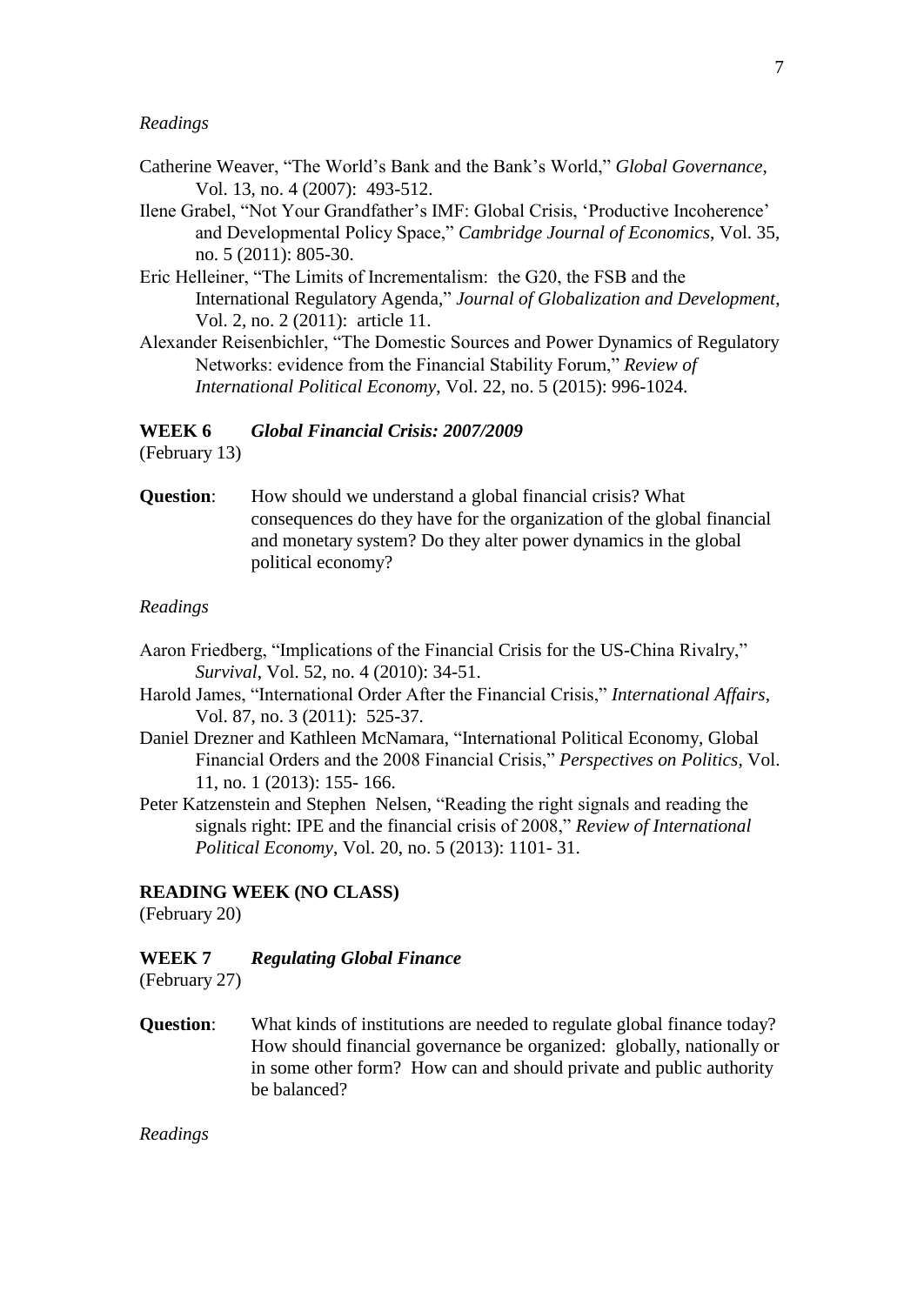- Rawi Abdelal, "Writing the Rules of Global Finance: France, Europe and capital liberalization", *Review of International Political Economy*, Vol. 13, no.1 (2006): 1-27.
- Geoffrey R.D. Underhill and Xiaoke Zhang, "Setting the Rules: private power, political underpinnings, and legitimacy in global monetary and financial governance", *International Affairs*, Vol. 84, no.3 (2008): 535-554.
- Andrew Baker, "Deliberative Equality and the Transgovernmental Politics of the Global Financial Architecture," *Global Governance*, Vol. 15, no. 2 (2009): 195-218.
- Daniel Drezner, "The System Worked: global economic governance during the great Recession," *World Politics*, Vol. 66, no. 1 (2014): 123–64.

#### **WEEK 8 World Money: the Dollar and its Rivals**

(March 6)

**Question:** How should we understand the politics of 'world money'? Why is the dollar still paramount? Can it be dislodged from this position, and if so what might replace it?

#### *Readings*

- Christian Thimann, "Global Roles of Currencies," *International Finance*, Vol. 11, no. 3 (2008): 211–45.
- Kathleen McNamara, "A Rivalry in the Making? The Euro and International Monetary Power," *Review of International Political Economy*, Vol. 15, no. 3 (2008): 439-59.
- Benjamin Cohen, 2012 "The Yuan Tomorrow? Evaluating China's Currency Internationalisation Strategy," *New Political Economy*, Vol. 17, no. 3 (2012): 361–71.
- Carla Norloff. "Dollar Hegemony: a power analysis," *Review of International Political Economy*, Vol. 21, no. 5 (2014): 1042–70.
- **WEEK 9** *Student Research Presentations (undergraduate students)* (March 13) **WEEK 10** *Student Research Presentations (undergraduate students)* (March 20) **WEEK 11** *Student Research Presentations (undergraduate/graduate students)* (March 27) **WEEK 12** *Student Research Presentations (graduate students)* (April 3)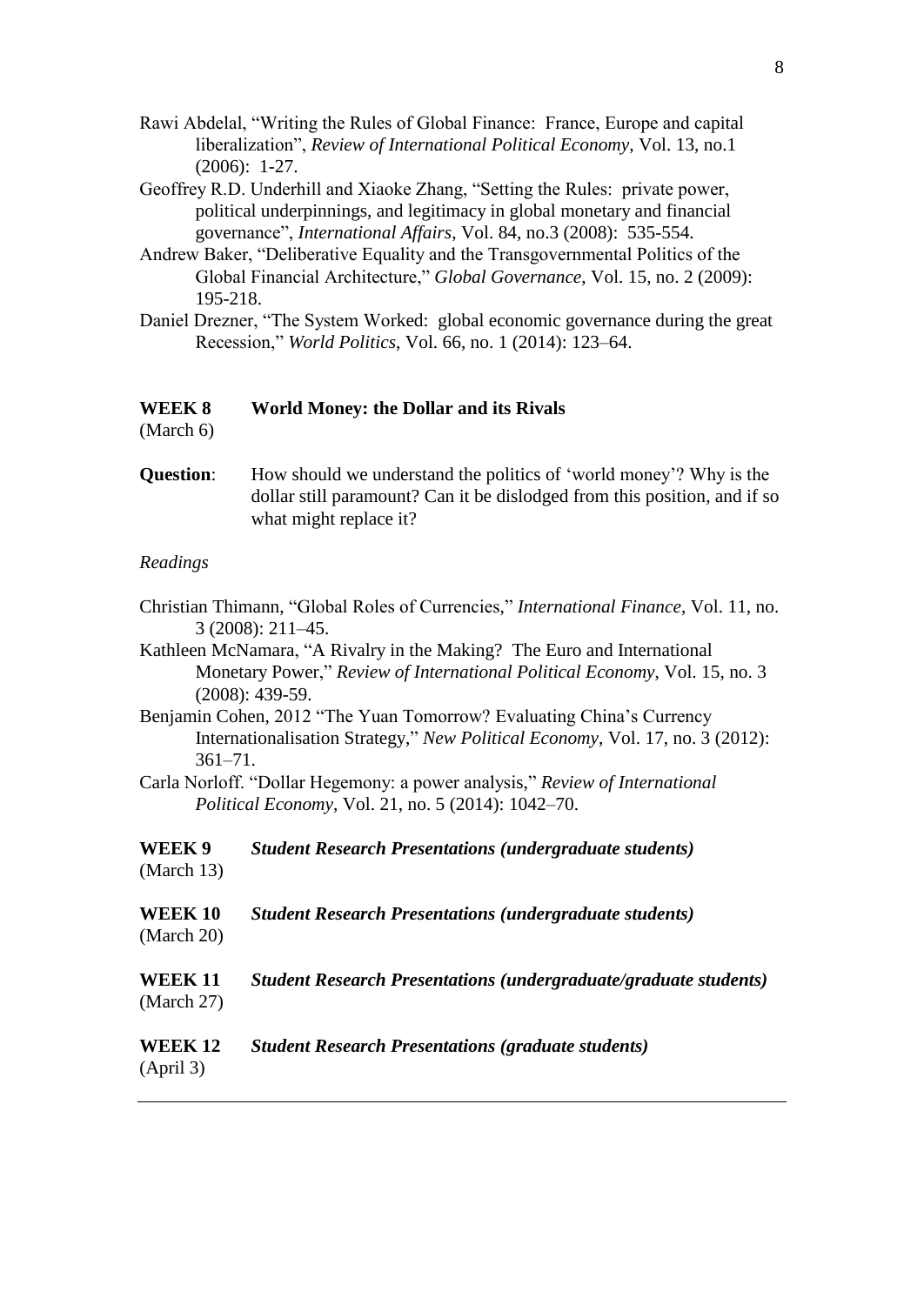#### **Academic Accommodations**

The Paul Menton Centre for Students with Disabilities (PMC) provides services to students with Learning Disabilities (LD), psychiatric/mental health disabilities, Attention Deficit Hyperactivity Disorder (ADHD), Autism Spectrum Disorders (ASD), chronic medical conditions, and impairments in mobility, hearing, and vision. If you have a disability requiring academic accommodations in this course, please contact PMC at 613-520-6608 or [pmc@carleton.ca](mailto:pmc@carleton.ca) for a formal evaluation. If you are already registered with the PMC, contact your PMC coordinator to send me your *Letter of Accommodation* at the beginning of the term, and no later than two weeks before the first in-class scheduled test or exam requiring accommodation (*if applicable*). After requesting accommodation from PMC, meet with me to ensure accommodation arrangements are made. Please consult the PMC website for the deadline to request accommodations for the formally-scheduled exam (*if applicable*).

**For Religious Observance:** Students requesting accommodation for religious observances should apply in writing to their instructor for alternate dates and/or means of satisfying academic requirements. Such requests should be made during the first two weeks of class, or as soon as possible after the need for accommodation is known to exist, but no later than two weeks before the compulsory academic event. Accommodation is to be worked out directly and on an individual basis between the student and the instructor(s) involved. Instructors will make accommodations in a way that avoids academic disadvantage to the student. Instructors and students may contact an Equity Services Advisor for assistance (www.carleton.ca/equity).

**For Pregnancy:** Pregnant students requiring academic accommodations are encouraged to contact an Equity Advisor in Equity Services to complete a *letter of accommodation*. Then, make an appointment to discuss your needs with the instructor at least two weeks prior to the first academic event in which it is anticipated the accommodation will be required.

**Plagiarism:** The University Senate defines plagiarism as "presenting, whether intentional or not, the ideas, expression of ideas or work of others as one's own." This can include:

- reproducing or paraphrasing portions of someone else's published or unpublished material, regardless of the source, and presenting these as one's own without proper citation or reference to the original source;
- submitting a take-home examination, essay, laboratory report or other assignment written, in whole or in part, by someone else;
- using ideas or direct, verbatim quotations, or paraphrased material, concepts, or ideas without appropriate acknowledgment in any academic assignment;
- using another's data or research findings:
- failing to acknowledge sources through the use of proper citations when using another's works and/or failing to use quotation marks;
- handing in "substantially the same piece of work for academic credit more than once without prior written permission of the course instructor in which the submission occurs.

Plagiarism is a serious offence which cannot be resolved directly with the course's instructor. The Associate Deans of the Faculty conduct a rigorous investigation, including an interview with the student, when an instructor suspects a piece of work